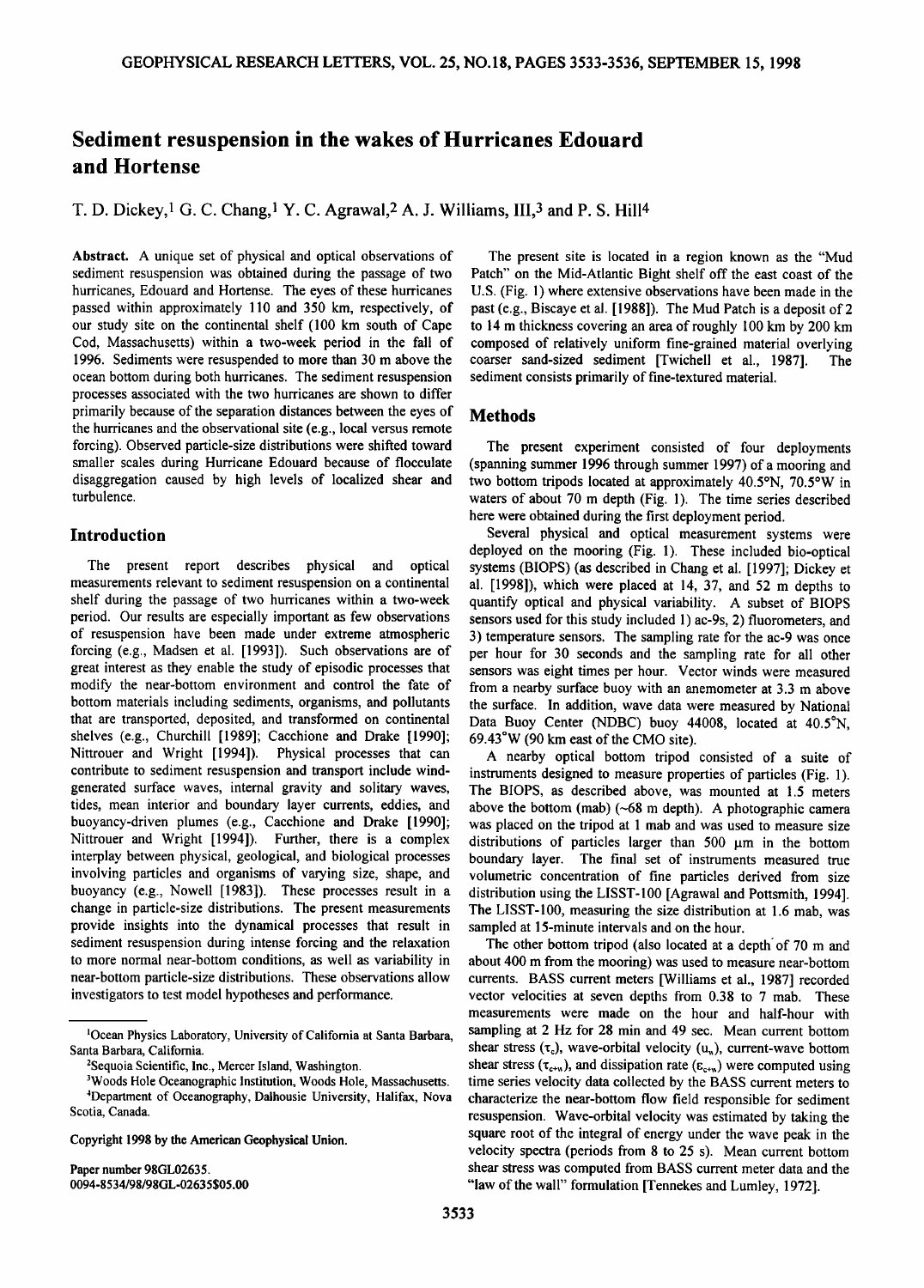

**Figure 1. Geographic map indicating site of mooring and tripods used for the present study. Map showing tracks of Hurricanes Edouard and Hortense. Mooring and optical tripod schematic diagrams.** 

**A number of models have been formulated to characterize near-bottom combined wave and current flow (e.g., Grant and Madsen [1979], and Christoffersen and Jonsson [1985]). More advanced versions of bottom boundary layer models that include effects of armoring, moveable beds, and/or stratified flows have been described by Trowbridge and Madsen [1984] and Glenn and Grant [1987]. These advanced versions were not used in the present study due to the absence of bottom sediment condition data and the presence of a well-mixed bottom boundary layer. The Christoffersen and Jonsson [1985] model was chosen to compute bottom shear stress from combined current and wave motion at 0.38 mab. The model is quite similar to the commonly used Grant and Madsen [1979] model, but utilizes an iterative approach for computing friction factors. Dissipation rate was estimated using the relationship described in Gross et al. [ 1994].** 

## **Observations**

**The present observations were obtained during the deployment period from July 8 through September 26, 1996. On August 29, 1996, Hurricane Edouard's winds reached their maximum speed of 140 mph (category 4 on the Saffir-Simpson Hurricane Scale), and the translational speed peaked at 1000 km**  d<sup>-1</sup> approximately 700 km south of the mooring site (Fig. 1).<br>Hurricane Edouard maintained category 4 status for Hurricane Edouard maintained category **approximately seven days. Hurricane Hortense reached category 4 status on September 13, 1996, roughly 800 km south of the mooring site, but decreased in intensity to category 3 on the same day. At that point, winds were 120 mph, and the translational**  speed was 1500 km d<sup>-1</sup>. The eye of Hurricane Edouard passed **within about 110 km of the mooring on September 2, 1996 and the eye of Hurricane Hortense passed within 350 km of the on September 14, 1996. The physical and optical effects of the passages of Hurricane Edouard and Hurricane Hortense are illustrated in the time series shown in Fig. 2.** 

Wind speed (10 m above the surface) did not exceed 10 m s<sup>-1</sup> **until the passage of Hurricane Edouard when winds peaked at 28**  m s<sup>-1</sup> (Fig. 2a). The water column was highly stratified before the **passage of Edouard as indicated by the temperature time series shown in Fig. 2b. The mixed-layer depth (MLD; computed using a** 1<sup>°</sup> temperature difference criterion) deepened from 12 m to a **depth of 67 m shortly after the passage of Edouard (Fig. 2b). The general mixing effect of the hurricane led to entrainment of cool,**  deeper waters into the upper layer and to mixing of upper layer **warm waters with cooler, deeper waters. The warming of deeper waters (see 68 m record) continued for about 10 days when cooling began again.** 

**The physical effects of Hurricane Hortense at the mooring site are less obvious than those associated with Edouard because of the much greater distance between the eye of Hortense and the site, and possibly because of the greater translational speed of Hortense. Winds associated with Hurricane Hortense were more**  sporadic at the mooring site, occasionally exceeding 10-15 m s<sup>-1</sup> **from September 14 through September 19, 1996. Hortense resulted in further mixing of the water column with the MLD increasing from 18 m to near 50 m. The passage of Hortense is more evident in the sediment resuspension event (seen in optical time series) than in the physical record.** 

**The time series of beam attenuation coefficient at 676 nm (hereafter beam c) collected with the ac-9 on BIOPS packages at 37, 52, and 68 m depths are illustrated in Figs. 2c, d, and e (note**  differences in ordinate scales for the three panels). **wavelength was selected for beam c because of its covariance with suspended particulate matter and its minimal absorption due to dissolved humic acids. Sediment resuspension caused by** 



**Figure 2. a. Time series of wind speed. Passages of Hurricane Edouard (E) and Hurricane Hortense (H) are indicated. b. Time series of temperature (sampling interval is 7 5 min) collected at 14, 37, 52, and 68 m depths. c. Time series of hourly average beam attenuation coefficient (676 nm) at 37 m depth. d. Same as c. for 52 m depth. e. Same as c. for 68 m depth. Note differences in ordinate scales between c, d, and e.**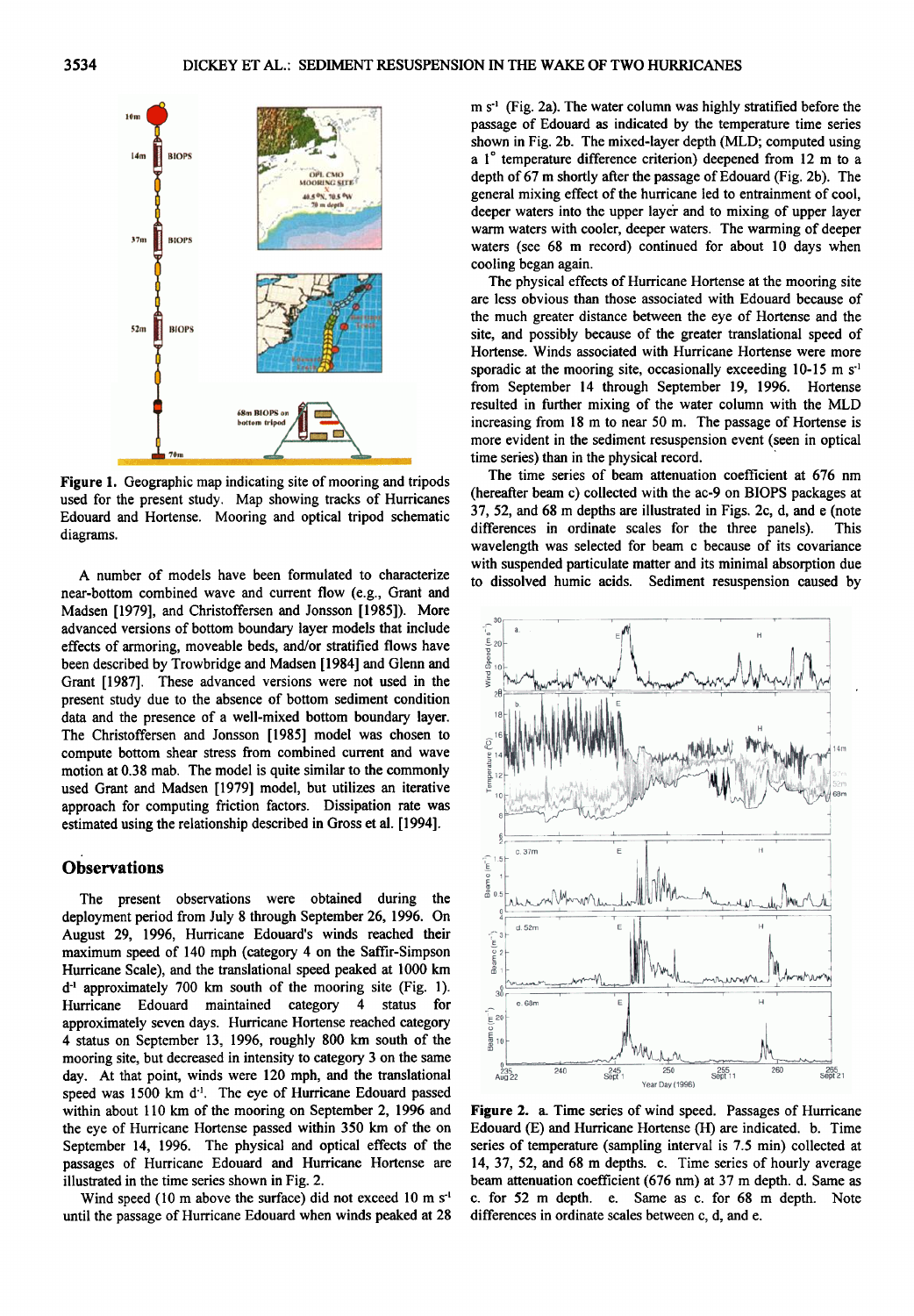**Hurricane Edouard first became evident in the beam c record when the storm was greater than 900 km from the CMO site. The**  greatest beam c values (up to about 30 m<sup>-1</sup>) are seen in the near **bottom (68 m) time series during the time of closest passage, however the signal is clearly seen in the 37 m depth record (up to 2 m '•) as well. The beam c values are reduced by about a factor of five between 68 and 52 m and by about a factor of two between 52 and 37 m. The NDBC buoy shows that the significant wave height exceeded 9 m at this time. It is worth noting that the onset of the increased beam c values occurred first at 68 m, then about a half-day later at 52 m, and finally an additional half-day later at 37 m (Fig. 2). The return of beam c values to pre-hurricane levels was slower at the shallower depths**  This is consistent with size **distributions biased toward smaller particles (with lower settling velocities) at the shallower depths.** 

**Figure 3 shows curves for size distributions taken six hours apart, beginning 12 hours before the peak in Hurricane Edouardinduced in the volume distributions clearly indicate the presence, disappearance, and reestablishment of large particles in the water column as the intensity of the hurricaneinduced bottom currents and oscillations increased to their maximum and then weakened as the hurricane moved away from the bottom tripod. These data support the photographic results that show high levels of localized shear and turbulence (e.g., turbulent dissipation rate) in the water column, due to currents and waves, broke up flocculates. These flocs then rapidly reappeared as the intensity of turbulence weakened.** 

**The greatest increases in beam c did not coincide with the time of closest passage of Hortense. At the time of closest passage,**  winds peaked at 11 m s<sup>-1</sup> and significant wave height was 4 m at **the NDBC buoy site. The cause(s) for the abrupt dip and then**  rise in the beam c record at 68 m (Fig. 2e), is not obvious. One **hypothesis is that the sediments could have been resuspended some distance away from the site and then advected past the mooring. This possibility seems unlikely in that the increase in beam c did not occur at all depths at the same time. The signal was first observed at the bottom, then about three-fourths of a day later at 52 m, and then an additional three-fourths of a day later at 37 m. It is possible that two trains of wind-generated surface waves could have caused the successive peaks.** 

**The principle physical process that determines the structure of the near-bottom flow field on a continental shelf is the interaction of surface waves with mean currents [Glenn and Grant, 1987].** 



Figure 3. Six curves of volume size distribution of particles ( $\mu$ I **1 -•) at six hour intervals, beginning 12 hours prior to the peak of Hurricane Edouard-induced bottom rms pressure (1945 on September 2).** 



**Figure 4. a. Time series of current-wave bottom shear stress at 0.38 mab computed using near-bottom current measurements (half-hour averages), wave orbital velocity, and the model presented in Christoffersen and Jonsson (1985). b. Time series of wave-orbital velocity at 0.38 mab. c. Time series of dissipation rate at 0.38 mab calculated using friction velocity derived from**  the Christoffersen and Jonsson (1985) model. d. **attenuation coefficient (676 nm) at 68 m (2 mab).** 

**The current-wave interaction has been shown to be a non-linear phenomenon (e.g., Grant and Madsen [1979]; Christoffersen and Jonsson [1985]; Glenn and Grant [1987]). The frequency differences between waves and mean currents result in an oscillatory wave boundary layer within a relatively steady current boundary layer. The small scale of the wave boundary layer causes the wave boundary shear stress to be an order of**  magnitude greater than that of the shear stress associated with a **current of comparable magnitude. The suspension of sediment by waves in the absence of strong, subcritical currents is not unexpected (e.g., Grant and Madsen [1979]; Glenn and Grant [ 1987]); it is associated with the time-varying part of shear stress, which has oscillatory amplitudes clearly in excess of critical values. To characterize the near-bottom flow field, combined current-wave shear stresses must be considered.** 

**Sediment is expected to be resuspended when bottom shear stresses exceed a "critical" shear stress [Twichell et al, 1987]. The critical combined current-wave shear stress was first exceeded at the time of increased sediment resuspension during the passage of Hurricane Edouard (Fig. 4a). Current-wave shear stress values periodically exceeded the critical value (up to a**  maximum of about 3.5 dynes cm<sup>-2</sup> during the time of greatest **sediment resuspension) for about five days following the peak of**  the Hurricane Edouard winds. **exceeded the critical value during the passage of Edouard as well,**  with  $\tau_c$  exceeding 2.5 dynes cm<sup>2</sup> (data not shown). Sediment **resuspension associated with Edouard was possibly due to intense**  bottom mean currents with little interaction with waves. **contrast, the sediment resuspension caused by Hurricane Hortense occurred when boundary shear stresses associated with**